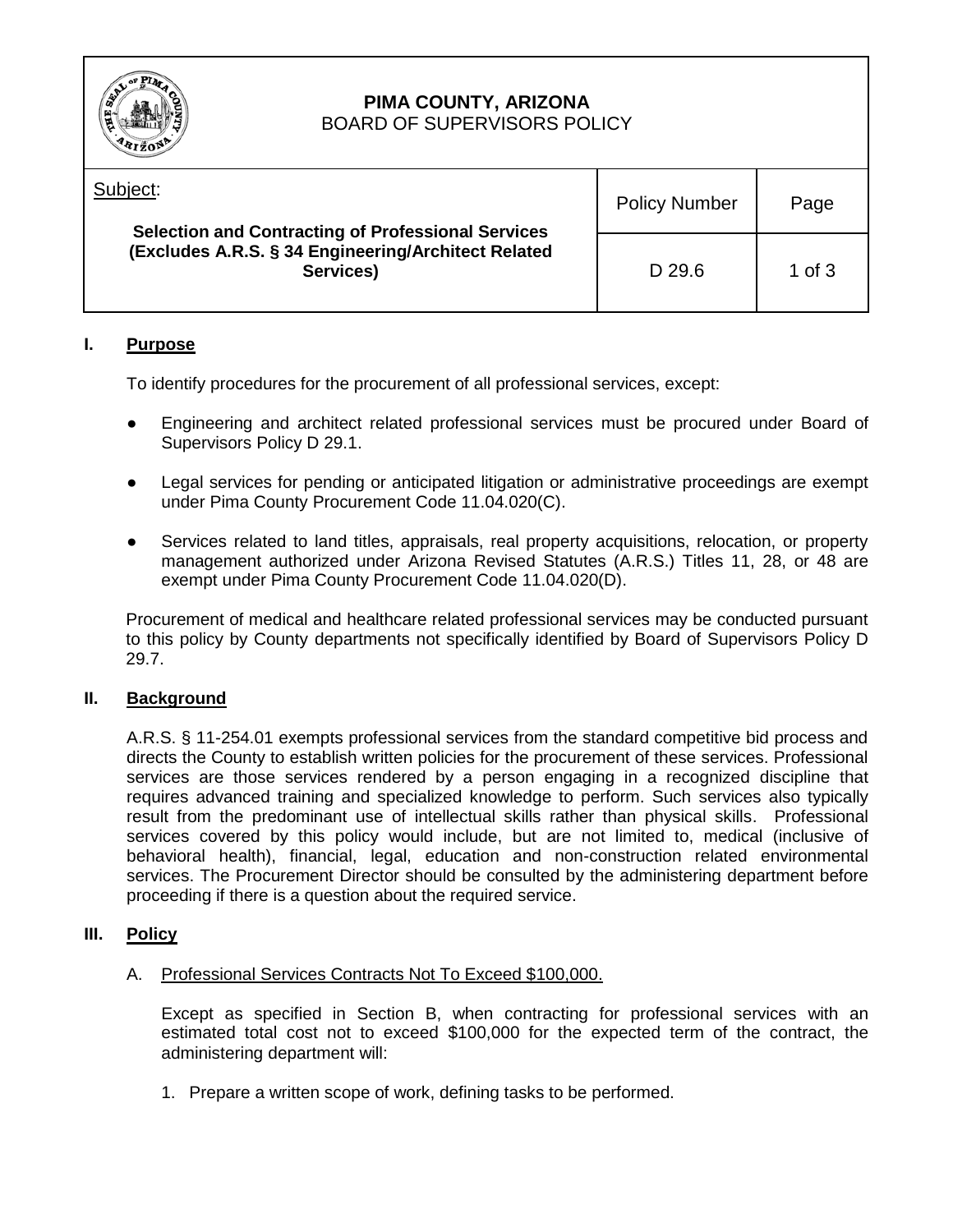| Subject:                                                                                                                      | <b>Policy Number</b> | Page       |
|-------------------------------------------------------------------------------------------------------------------------------|----------------------|------------|
| <b>Selection and Contracting of Professional Services</b><br>(Excludes A.R.S. § 34 Engineering/Architect Related<br>Services) | D 29.6               | $2$ of $3$ |

- 2. Prepare a list of qualified professionals or firms who are capable of performing the required tasks.
- 3. Solicit written proposals from qualified professionals or firms.
- 4. Review proposals received and make a selection using valid selection criteria appropriate for the professional service being solicited.
- 5. Develop a contract and follow standard contract processing procedures in accordance with Board of Supervisors Policy D29.4.

#### B. Professional Services Contracts More Than \$100,000.

Professional services with an estimated total cost greater than \$100,000 for the expected term of the contract must be procured by the Procurement Department in accordance with Procurement Code Section 11.12.030.

#### C. Direct Selection

With the written approval of the County Administrator, for the purpose of obtaining contracts with the most qualified professionals who can provide the services required by the County within the existing time restrictions, professional services may be procured by the administering department as follows:

- 1. Staff identifies a professional service to be performed by an outside consultant.
- 2. Staff identifies one or more known professionals who can perform the services in the timeframe required by the County.
- 3. Staff obtains the written approval of the County Administrator.
- 4. Staff consults with the professional(s) and reaches an agreement on fees and scope of work. No additional solicitation is required.
- 5. Staff drafts a contract for the Procurement Director's approval and follows standard contract processing procedures in accordance with Board of Supervisors Policy D29.4.

#### D. Signature Authority

- 1. The Procurement Director may approve contracts for professional services with an estimated total cost to the County not to exceed \$100,000 for the duration of the contract.
- 2. All other professional services contracts must be submitted for the Board of Supervisors approval, including any amendment to a contract executed under subsection D(1) that will